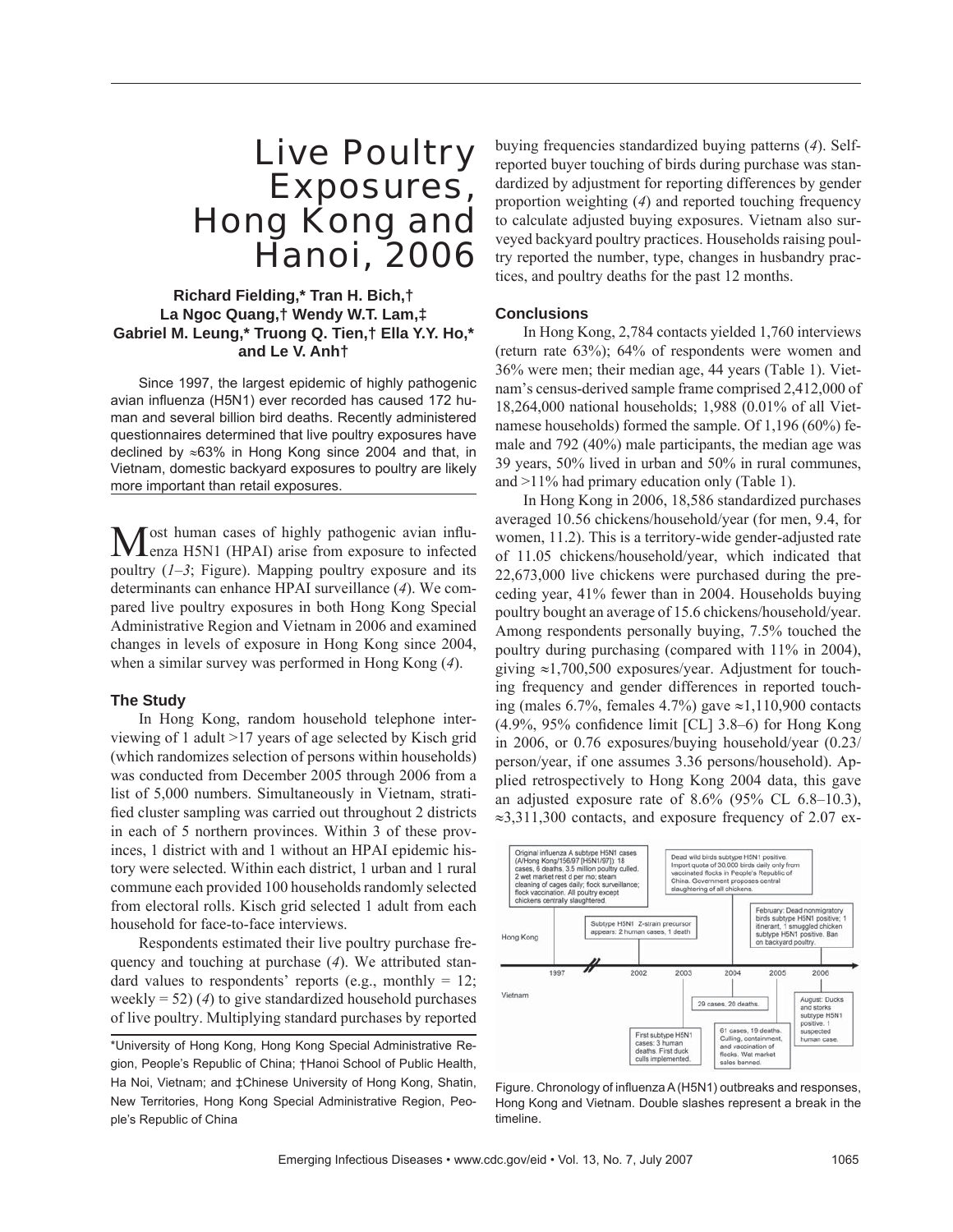## **DISPATCHES**

|                      | Survey                | Census                  | Effect size‡       |
|----------------------|-----------------------|-------------------------|--------------------|
|                      | Vietnam; Hong Kong, % | Vietnam*; Hong Kong†, % | Vietnam; Hong Kong |
| Sex                  |                       |                         |                    |
| Male                 | 39.8; 35.9            | 46.1; 47.8              | 0.19; 0.24         |
| Female               | 60.2; 64.1            | 50.9; 52.2              |                    |
| Age, y               |                       |                         |                    |
| $15 - 24$            | 14.2; 10.5            | 28.1; 11.1              | 0.50; 0.21         |
| $25 - 34$            | 22.5; 14.4            | 21.7; 18.1              |                    |
| $35 - 44$            | 25.3; 27.0            | 20.4; 22.7              |                    |
| $45 - 54$            | 22.4; 27.0            | 13.7; 21.2              |                    |
| $55 - 64$            | 13.2; 10              | 6.9; 11.9               |                    |
| >65                  | 2; 11                 | 9.3; 14.9               |                    |
| Residence            |                       |                         | 0.54               |
| Urban                | 50                    | 26.3                    |                    |
| Rural                | 50                    | 73.7                    |                    |
| Education            |                       |                         | 0.32               |
| None or kindergarten | 3.9                   | 8.4                     |                    |
| Primary              | 14.7                  | 20.5                    |                    |
| Secondary            | 49.5                  | 45.2                    |                    |
| Matriculation        | 6.3                   | 9.4                     |                    |
| Tertiary/above       | 25.3                  | 16.4                    |                    |

Table 1. Sample characteristics and population censuses, Hong Kong and Vietnamese samples

\*Reference (*5*).

†Reference on education (*6*). On sex and age, mid-2006, available from www.censtatd.gov.hk/hong\_kong\_statistics/statistical\_tables/index.jsp ‡Three levels of effect size: 0.1 small, 0.3 medium, 0.5 large.

posures/buying household/year (0.62/person/year) in 2004. These adjusted estimates indicate an absolute exposure decline of 3.7% (95% CL 2.25%–4.91%), a relative decline of 43% between 2004 and 2006. Less purchasing and touching reduced annualized buying exposures by 63% overall.

In Vietnam, respondents reported 10,659 standardized purchases, averaging 5.36 chickens/household/year, giving a gender-adjusted (male 5.5, female 5.3) rate of 5.43 chickens/household/year. Estimated number of live birds purchased in the sampled provinces  $(5.43 \times 2,412,000)$ households) was 13,097,000 chickens per year. Buying households (820,080, 34%) buy on average 15.97 chickens per year, comparable to the Hong Kong 2006 purchase rate. Touching frequency during purchasing (overall 68%, 64%– 71%; women 70% [67%–73%], men 54% [51%–57%];  $\chi^2$  = 45.57, df = 4, p<0.001), after adjustment for gender proportion and reported touching, was 63% (62%–64%). Estimated exposures in the surveyed provinces from buying were ≈13,097,000 × 0.63 = ≈8,251,000 exposures/year. When these rates were used, national per capita exposure estimates (assuming 4.49 persons/household) from touching when buying are  $\approx 62,479,000$  exposures/year, 2.24 ex-

posures/person/year in buying households, 0.76 exposures/ person/year overall.

In the 1,150/1,988 households (58%) that raised poultry, 92 (5%) ceased keeping poultry from February 2005 through February 2006 (Table 2). Households kept a median of 9 chickens. Overall, 22% of those keeping backyard poultry reportedly had birds die in the previous year. Of these, 12% of households threw the dead bird away without informing authorities, 9% informed the authorities, and 5% sold or ate the dead bird. Of those reporting bird deaths, 214 (84%) had been ordered by officials to destroy some or all of their birds. Incidence of bird deaths was greater in rural areas (52% vs. 48%, Fisher p<0.001), but rural residents threw them away (68% vs. 32%, Fisher  $p = 0.031$ ) or sold or ate them  $(87\% \text{ vs. } 13\%, \text{ Fisher p} = 0.006)$  more often than did urban residents.

While 34% (32%–36%) of households buy live chickens, 53% (52%–54%) (1,278,360) raise live poultry at home, and  $12\%$  ( $10\%$ - $13\%$ ) do both. Assume a 53% national average and, conservatively, that all persons within households rearing backyard poultry have at least weekly physical contact with their birds, bird eggs, or feces. House-

| Table 2. Numbers of households rearing domestic poultry, Vietnam, 2006 (proportions) |                |          |           |                   |  |  |  |
|--------------------------------------------------------------------------------------|----------------|----------|-----------|-------------------|--|--|--|
| Poultry                                                                              | No. households |          |           |                   |  |  |  |
| No. birds raised                                                                     | $1 - 5$        | $6 - 10$ | $11 - 20$ | $\geq$ 21 (range) |  |  |  |
| Type                                                                                 |                |          |           |                   |  |  |  |
| Fighting cocks                                                                       | 40             | 5        |           | $2(21-50)$        |  |  |  |
| Chickens                                                                             | 284            | 283      | 257       | 155 (21-800)      |  |  |  |
| <b>Ducks</b>                                                                         | 52             | 14       | 5         | 14 (21-500)       |  |  |  |
| Geese/swans                                                                          | 42             | 22       | 11        | $8(21 - 70)$      |  |  |  |
| Ornamental                                                                           | 32             | 10       | 4         | $1(21-30)$        |  |  |  |